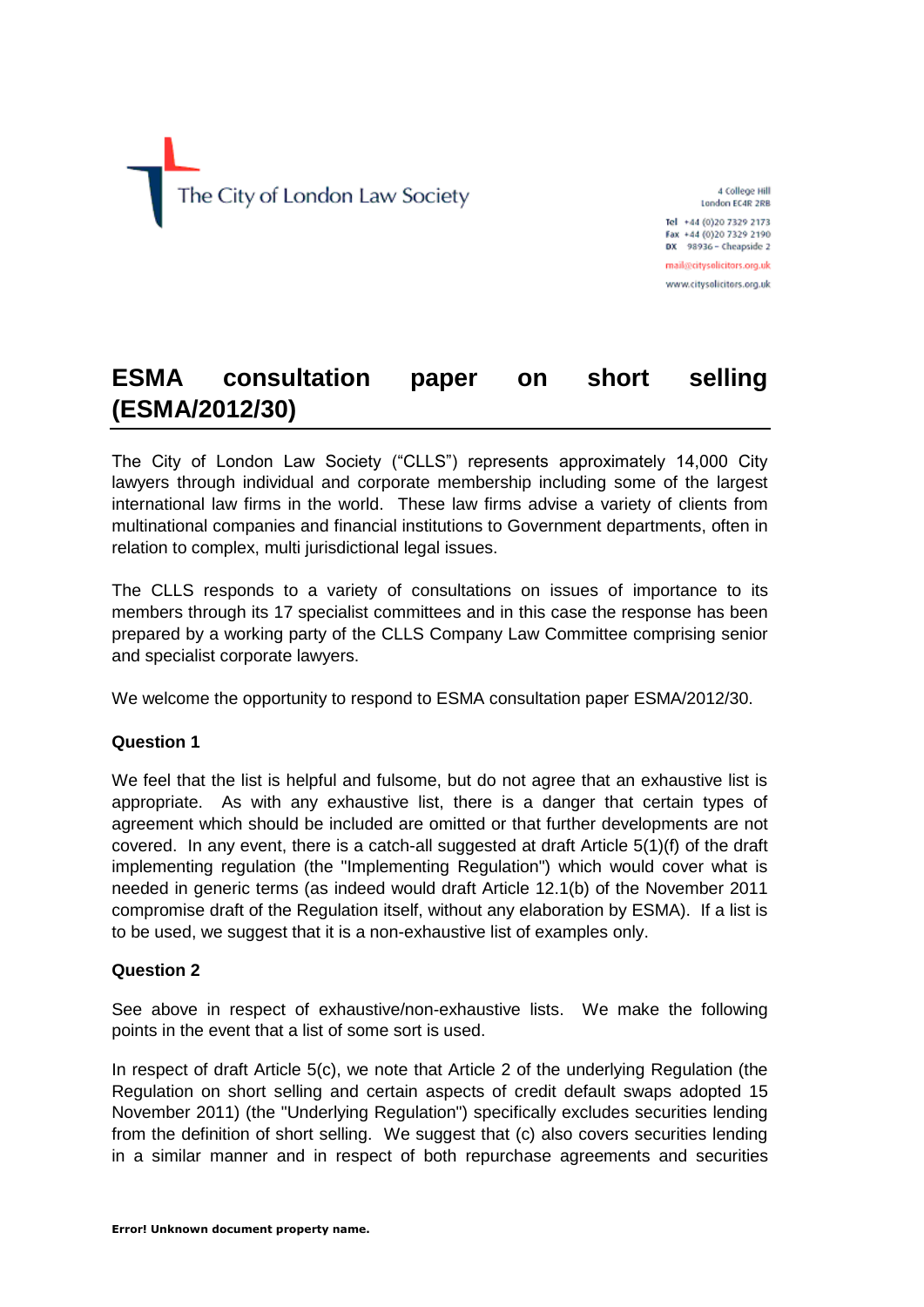lending explains that this refers to the right of the investor under those agreements to receive back the shares.

We query what draft Article 5(1)(d) of the Implementing Regulation "standing agreements or rolling facilities" is meant to cover. Is it intended to cover prime brokerage agreements? We consider the uncertainty surrounding such terminology to be another reason for avoidance of exhaustive lists.

In relation to draft Article 5(1)(e), you could specifically refer to subscription warrants and provisional allotment letters as being examples of "agreements relating to subscription rights".

# **Question 3**

We do not comment on any additional costs that may be entailed as that is a matter for trade bodies, who are better placed to respond on behalf of market participants. However, we note that the consultation paper was issued on 24 January 2012 and requires a response by 13 February 2012. We regret that this is a very short timeframe for market participants and their trade bodies to adequately consider the paper and react.. We share the objective of harmonising pan-European disclosure and procedural requirements in this area, so consider it unfortunate that the paper is unlikely to have received sufficient scrutiny in that timeframe. We also note that, as a result of the expedited timetable, there is no impact assessment, the absence of which again may make it harder for relevant bodies to establish views on the consultation..

# **Question 4**

Please can you include credit institutions and insurers (each EU and third country) in the list of third parties who can lend.

We question the conclusions reached in paragraph 19 of the consultation paper. We do not think that a trading desk entering into a sale and then entering into a covering transaction with its own lending desk within the same legal entity should be treated as a short sale for these purposes. The legal entity concerned has not made any short sale on an aggregate basis, because it (as opposed to the relevant trading desk) owns the share that is sold. Even if you do not agree with our analysis, the Underlying Regulation does not mention that a third party has to be independent in a legal sense i.e. a separate legal entity. Following your analysis, an arrangement made with a separate legal entity within the bank's group structure would be acceptable which seems a somewhat artificial and surprising distinction. We also think that your comment cuts across the Chinese wall structures established by banks to deal with conflicts and other issues and implies that Chinese walls are not effective.

Draft article 8(g) of the Implementing Regulation permits third party equivalence i.e. the third party may be "any other person subject to authorisation or registration requirements" where that person is authorised or registered with "an equivalent third country authority" "which participates in the management of the borrowing or purchasing or the relevant securities..." However, the same equivalence point has not been applied to the third parties set out at 8(a) to (f). This means that a bank not authorised in the EU but only authorised in, for example, the United States could not be an appropriate third party unless it can meet the test set out in 8(g).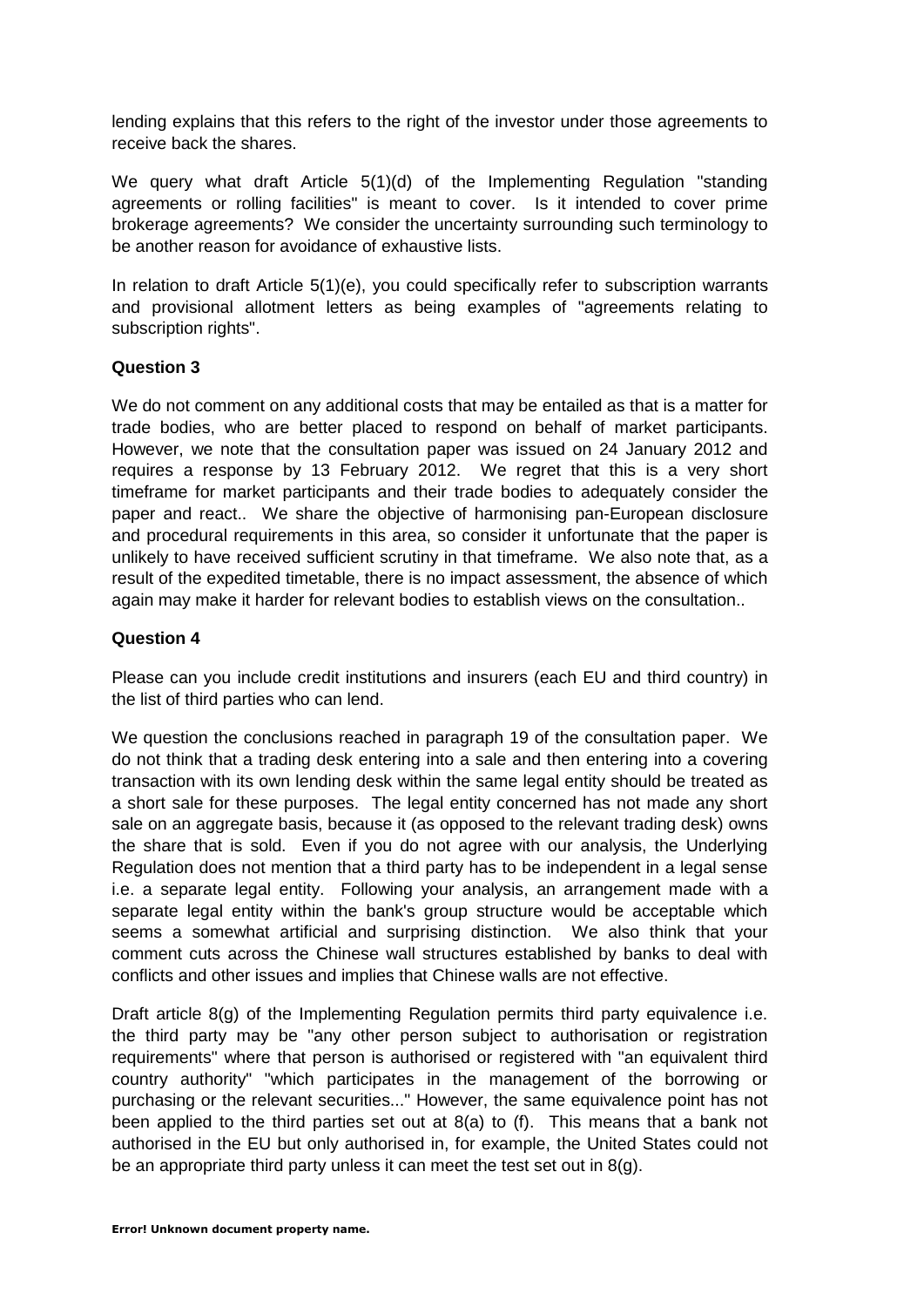# **Question 5**

No comment.

## **Question 6**

Please see our comments in answer to question 4 above.

## **Question 7**

Subject to our answers below to questions 8 and 9, we agree generally with the approach proposed by ESMA but make the following suggestions.

It would be helpful if the arrangements and measures required could be set out in a way which is more immediately accessible to market participants, both in ESMA's response to consultation, and in the text of the implementing technical standards. In particular, in the draft Implementing Regulation, the interaction between Article 6(1)(a),  $6(1)(b)$  and  $6(1)(c)$  is not obvious. Our understanding of the requirements can be summarised as follows:

- 1. Short position is in illiquid shares, not intraday. Requirement: locate and put on hold.
- 2. Short position is intraday (whether in illiquid or liquid shares) and this is indicated by the investor. Requirement: locate and obtain confirm from a third party that the share is easy to borrow or acquire. There is no need to put the share on hold.
- 3. Short position is in liquid shares, not intraday. Requirement: locate and obtain confirmation that the share is easy to borrow or acquire. There is no need to put the share on hold.

We are concerned about the requirement on stock lenders to make confirmations about their ability to lend "taking into account...market conditions" (references in Article  $6(1)(a)$ , (b) and (c)), particularly when there is considerable volatility in equity markets. It is not clear what extent of due diligence is required of lenders, what degree of confidence they should be expected to have, and over what period. We suggest that ESMA should explore the practicalities with key market participants.

We believe that the requirement on the investor in Article  $6(1)(b)(iii)$  should be to carry out periodic reconciliations (including intra-day) to satisfy itself that the amount of the short sale is covered by purchases. A requirement for "continuous monitoring" is impractical.

It would also be helpful to state expressly in Article 6(2) that it is not necessary that each and every locate confirmation includes the statements and confirmations from the third party contemplated by Article 6 *in full and in long-hand*, and that it would be permissible to provide in a framework contract that the use by the third party of agreed codes, designations or abbreviations (provided they are in durable medium) will signify which statements are made and which confirmations are given.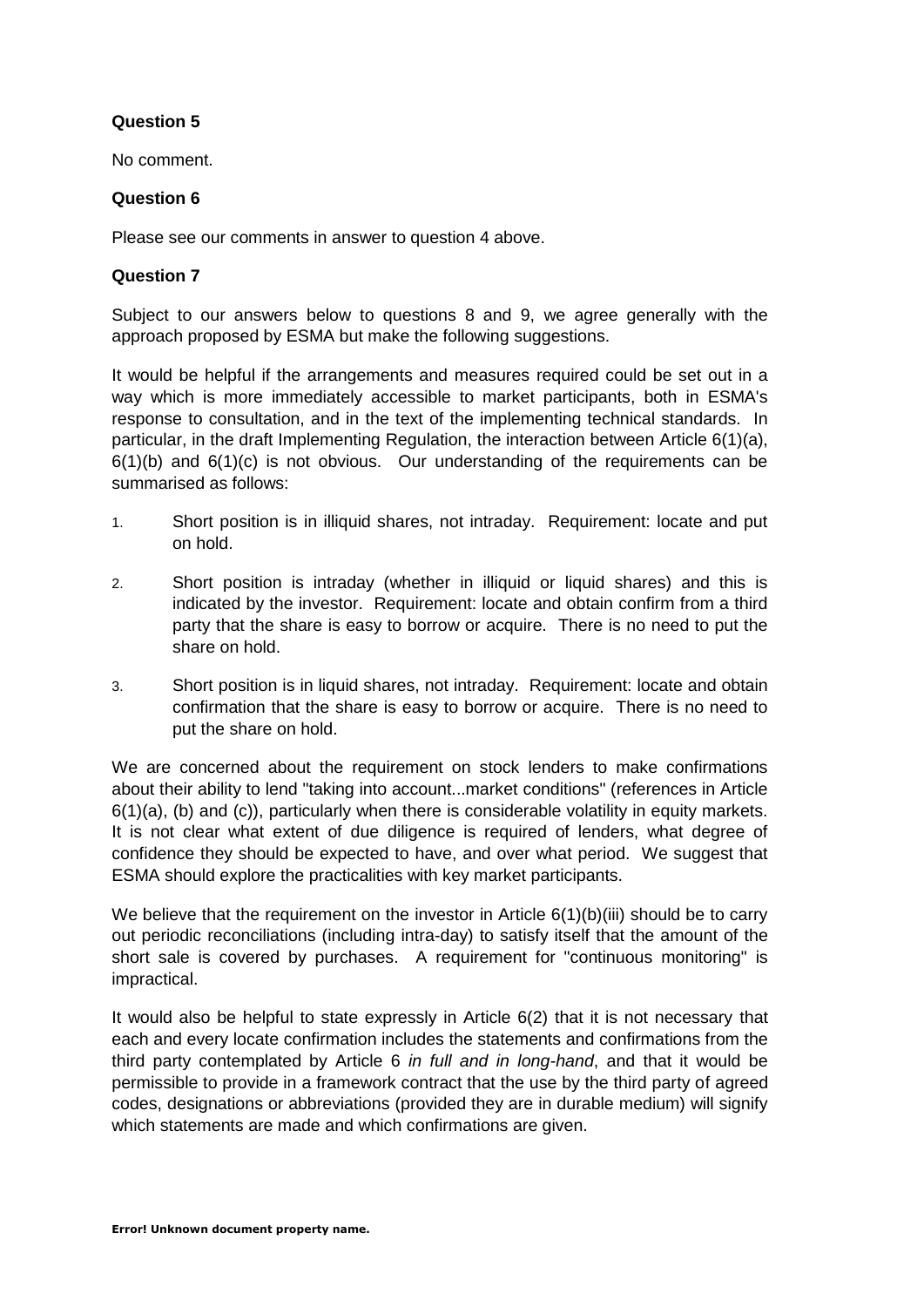# **Question 8**

We do not have any views on this issue and suggest that you consult market practitioners.

#### **Question 9**

Again, we suggest that you consult with market practitioners to ascertain whether using the MiFID definition of "liquid shares" is the correct one.

#### **Question 10**

No response.

#### **Question 11**

We agree that there should be one standard format for notifying the relevant competent authority for each type of instrument.

We note that, broadly speaking, the form set out in Annex 1 to the Implementing Regulation follows the format adopted in the United Kingdom by the UK Financial Services Authority. We are aware that further draft technical standards will be published in relation to the position of investment managers and we draw your attention to footnote 2 of the UK form which explains how the form should be filled in by discretionary and non-discretionary investment managers. We suggest that the guidance set out in footnote 2 is followed by ESMA when explaining how the EU form should be filled in.

#### **Question 12**

We agree that there should be one standard form of public disclosure of information on significant net short position in shares.

#### **Question 13**

We agree with the proposed way to identify natural and legal persons.

#### **Question 14**

We agree with the proposed way to notify and disclose the size of the relevant position.

#### **Question 15**

We do not have any comments on the proposed way to identify the issuer. We think that the use of the ISIN code is sensible.

# **Question 16**

We agree with the proposal to use the ISO 8601 2004 standard for specifying the date.

#### **Question 17**

We agree that this additional information should be provided.